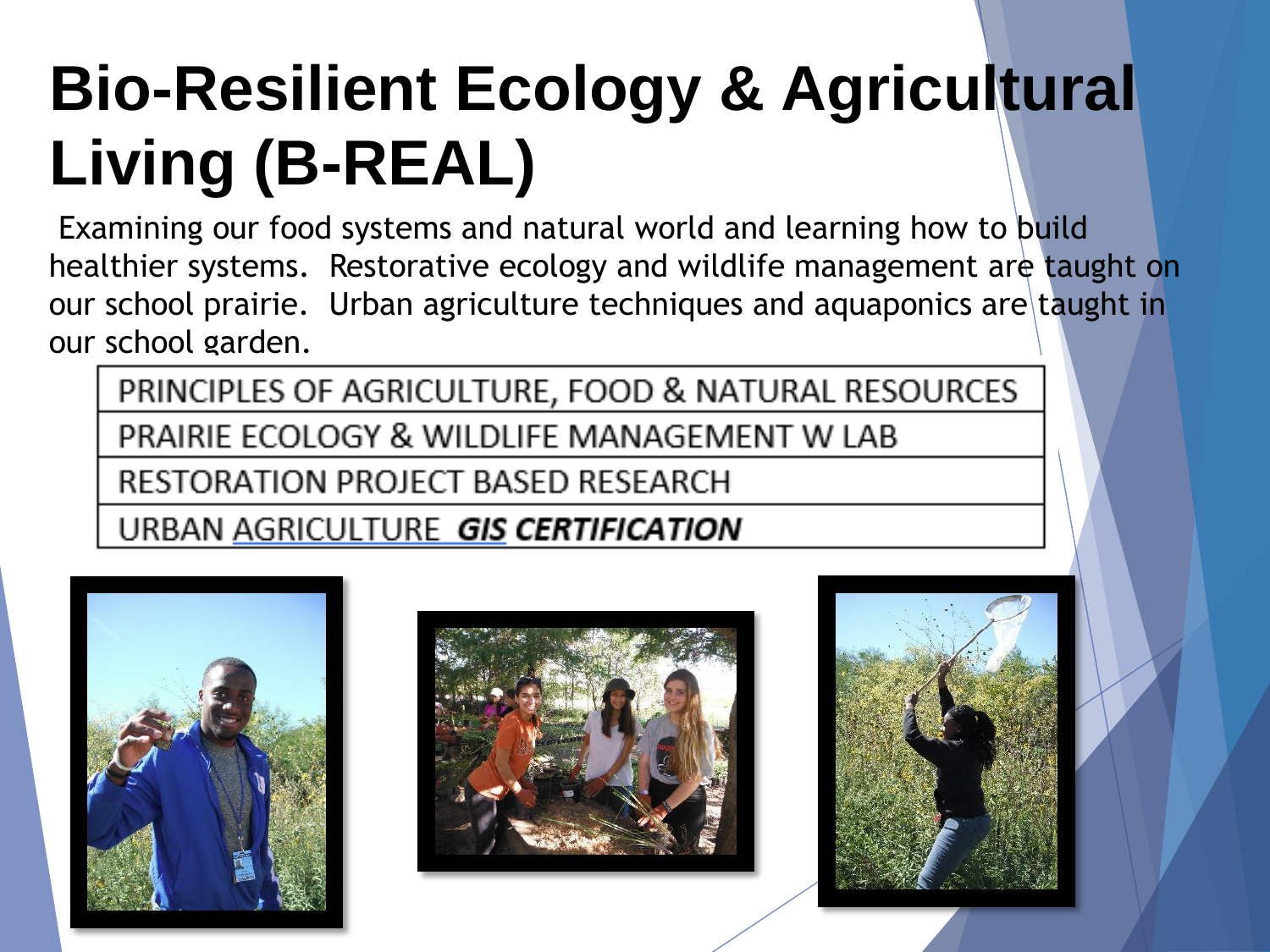#### **BioResilient Ecology & Agricultural Living – B-REAL**

**Principles of Environment, Natural Resources and Agriculture (new: 2020-21)** Comprehensive introduction to the B-REAL course. Students get their hands dirty, expanding their understanding and explore Wolf Prairie. Find out where food comes from and how its production impacts our health and planetary systems. Analyze strategies for raising food that keeps us, our economy and our ecology strong. Investigate environmental issues that impact society from endangered species to water conservation. Meet local professionals involved in related careers.

**Prairie and Wildlife Ecology Management** (Available 2021) The course focuses on learning and working with the science of ecological principles that drive the dynamic nature of rangeland ecosystems. Students will gain a greater understanding of the Westside prairie ecosystem and sustainable forage production, through a combination of classroom learning and hands on field experience.

**Restoration Project Based** Research (Available 2022) In this course, students focus on what ecological science contributes to restoration ecology; more specifically students will develop an understanding of ecological theory as it is applied to restoration projects.

**Prairie Management and Wildlife Ecology Lab (coming: 2021-2022)** Double-blocked class. Students help manage Westside's Wolf Prairie and the natives plant nursery. Restoration goals for the prairie include increasing biodiversity and increased area of native grasses. Students will learn propagation of native plants for use in Wolf Prairie and for exchange with local organizations. Wildlife management will include raising Bob White Quail for release on the prairie. Geographic Information Systems (GIS) certification will allow more indepth analysis of the ecology of Wolf Prairie.

**Urban Agriculture** Students will learn about principals of plant biology, soil science and permaculture; current trends in urban agriculture and the local food movements; comparison of industrial agriculture and sustainable agriculture; entrepreneurship and marketing in farmer's markets; cooking techniques to make healthy food enjoyable and attractive. The course has the components of any rigorous scientific or engineering program of study from the problem identification, investigation design, data collection, data analysis, formulation, and presentation of the conclusions. Students learn how to grow their own food, how to prepare it and why this is important. Students will focus on techniques appropriate for our urban setting. This class manages the Westside Garden and Aquaponics system. Students work as a team to produce food for sale to the Westside Community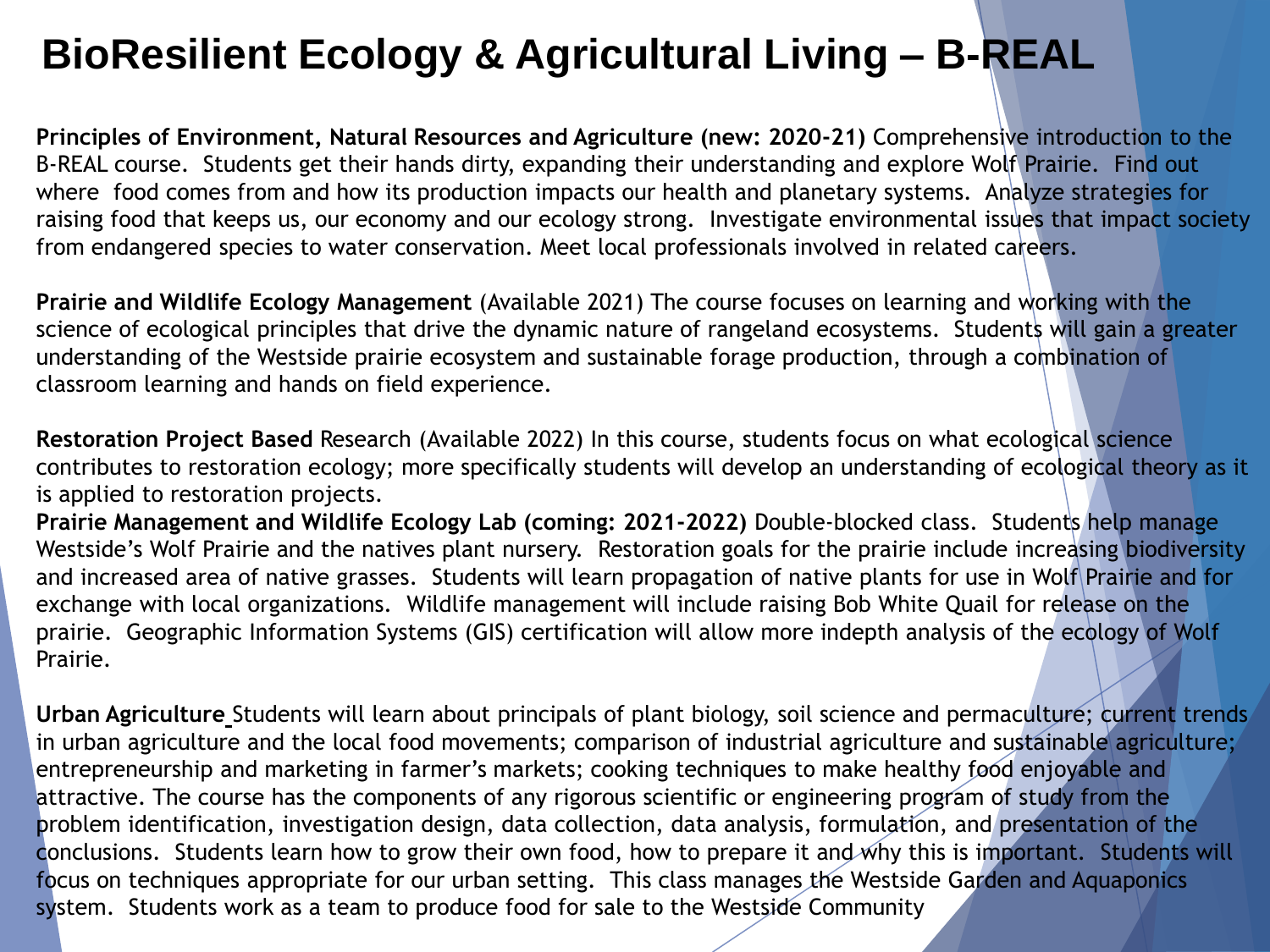### **Business Management & Accounting**

The Business strand has two different pathways from which students can choose: Business Management or Finance/Accounting. Each program provides a rigorous curriculum in the classroom and complimentary enrichment opportunities outside of the classroom for students.

- 2 Pathway Strands Business Management or Accounting
- Rigorous curriculum
- Enrichment opportunities outside the classroom
- Internships with Shell, Sysco Foods, McDermott International, Inc, Genesys Works & Marathon Oi





| PRINCIPLES OF BUSINESS MANAGEMENT & FINANCE   |                           |  |  |  |  |
|-----------------------------------------------|---------------------------|--|--|--|--|
| <b>FINANCIAL MATH</b>                         |                           |  |  |  |  |
| Οr                                            |                           |  |  |  |  |
| <b>BUSINESS INFORMATION MANAGEMENT</b>        |                           |  |  |  |  |
| <b>BUSINESS LAW</b>                           | <b>ACCOUNTING I</b>       |  |  |  |  |
| 0r                                            |                           |  |  |  |  |
| <b>GLOBAL BUSINESS &amp; VIRTUAL Business</b> |                           |  |  |  |  |
| <b>BUSINESS ENGLISH</b>                       | <b>ACCOUNTING II</b>      |  |  |  |  |
| and/or                                        | <b>PAYROLL SPECIALIST</b> |  |  |  |  |
| <b>BUSINESS MANAGEMENT</b>                    | <b>CERTIFICATION</b>      |  |  |  |  |
|                                               |                           |  |  |  |  |
| PRACTICUM IN BUSINESS MANAGEMENT              |                           |  |  |  |  |
| <b>INTERNSHIP</b>                             |                           |  |  |  |  |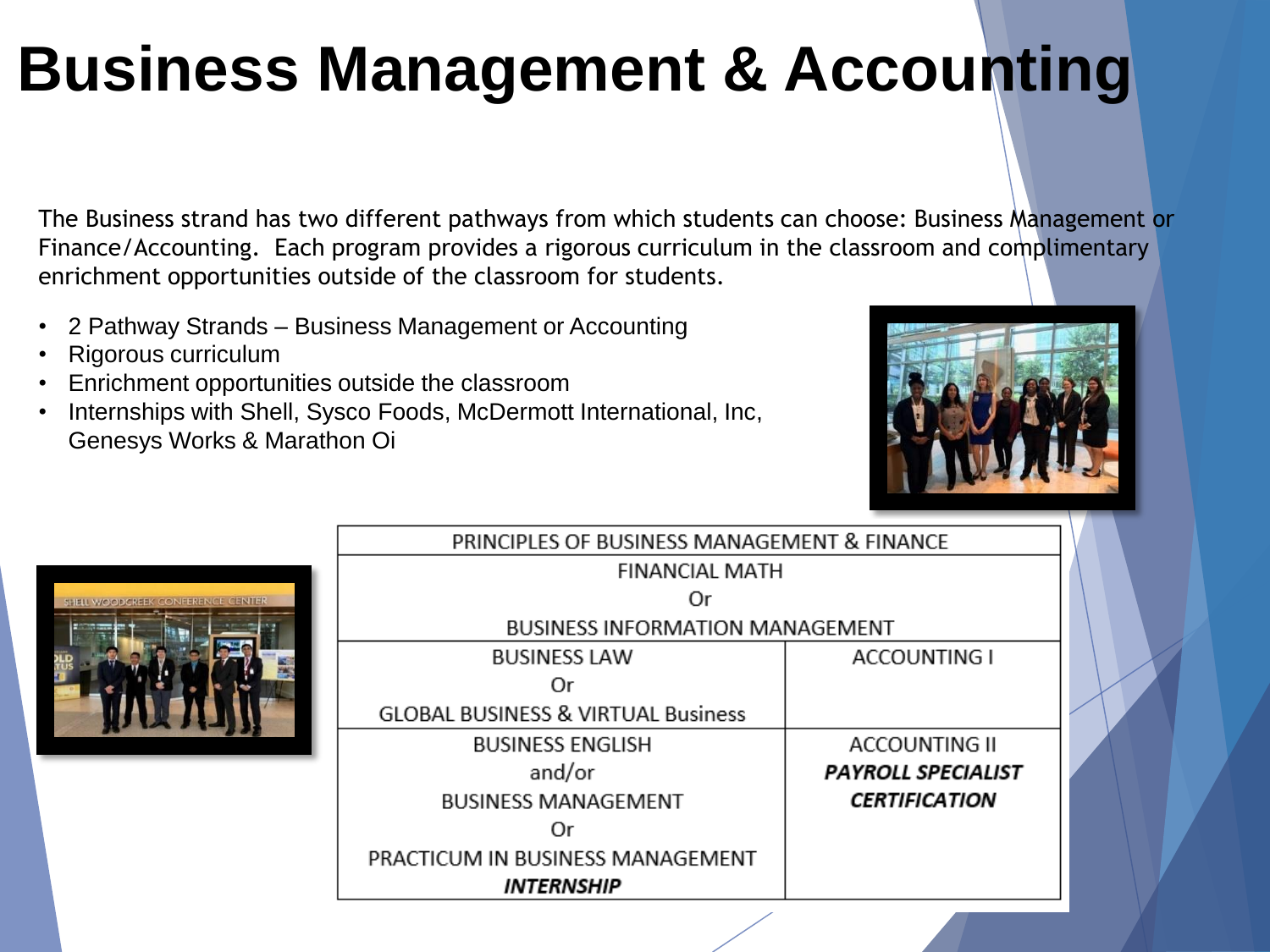#### **Business Management & Accounting**

**Principles of Business**- We cover almost every topic associated in the business industry at a introductory level. Examples are business ownership, goods and services, production, retail, price, ethics, marketing, advertising, sales, and finance. As far as work we create business ideas, marketing plans, and a lot of practical items that are used in business today.

**Financial Math**- The basis of this class is personal finance. We learn how to buy cars, houses, apply for loans and credit cards. Any financial responsibility a grown-up has is taught through this class. Students are taught how to apply for jobs, create resumes, and practice job interview questions.

**Business Information Management Systems -** The course develops technology skills with applications to personal and business situations focusing on spreadsheets, presentation management, networking, operating systems, and emerging technology with a review of keyboarding, word processing for Microsoft Office Certifications, and Career Readiness that focuses on resume writing, filling out job applications, job interview skills and professional soft skills. The importance of technology and professionalism in the business world will be stressed daily. Among techniques used to deliver instruction are hands-on lectures, small group activities, multi-media materials, and student projects.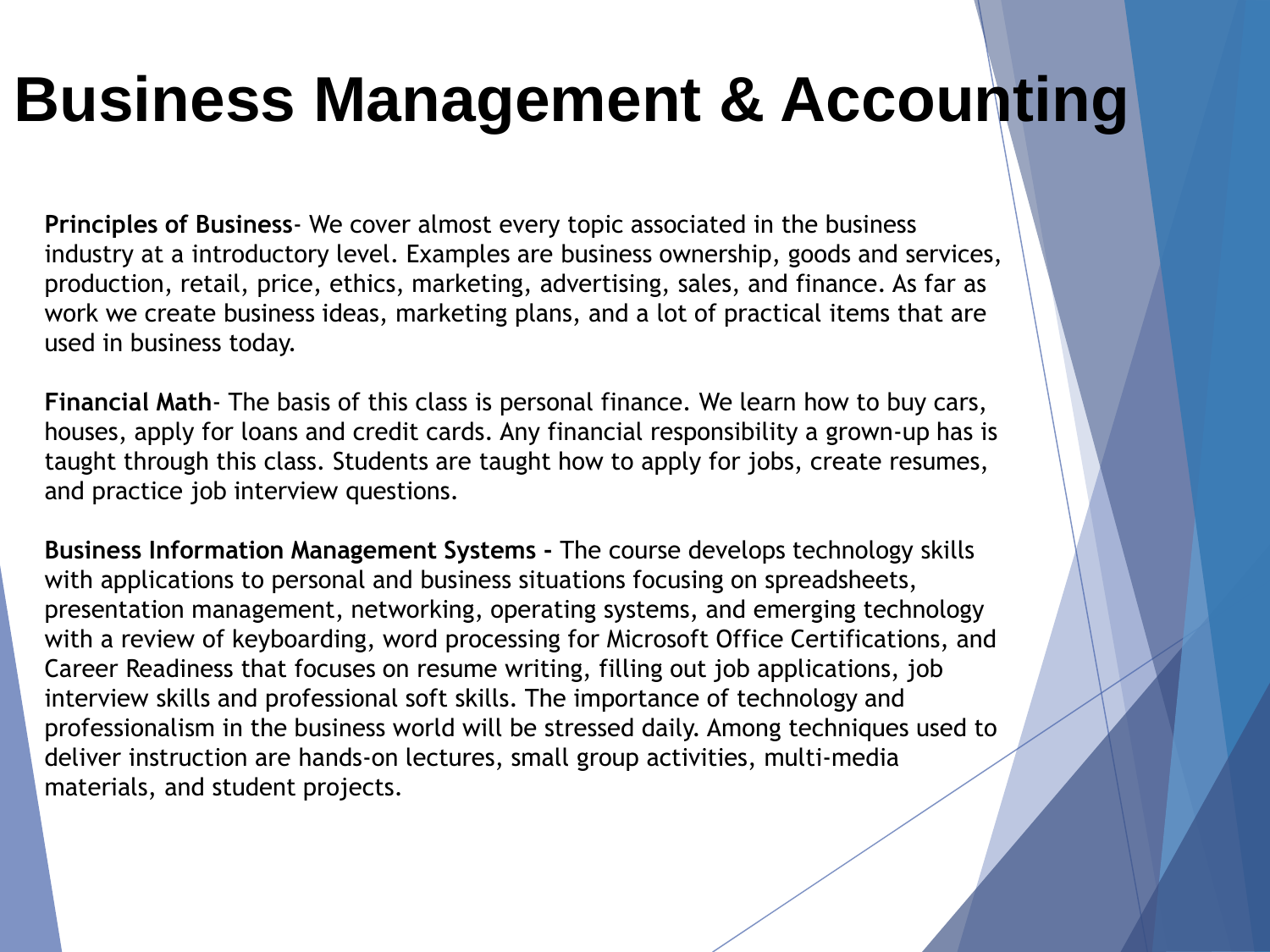#### **Business Management & Accounting**

**Accounting II** This course introduces students to cost and manufacturing accounting concepts, principles, and procedures. Students will have the opportunity to use real –world accounting software, business documents, and financial statements. Students will apply concepts and prior accounting knowledge to complete assignments, simulations, and projects.

**Accounting I** Students are introduced to general accounting concepts, principles, and procedures. Students will have the opportunity to use real –world accounting software, business documents, and financial statements. Students complete practice sets/simulations and obtain QuickBooks industry certification.

**Practicum Business Management -** The course will help the student make a smooth transition from the classroom to a job. The student will get hands-on job experience that will teach them communication, networking, job-specific skills, professional soft skills and much more. Along with the hands-on experience, the students will complete and discuss classroom assignments to delve deeper into the characteristics and qualities needed to succeed on the job.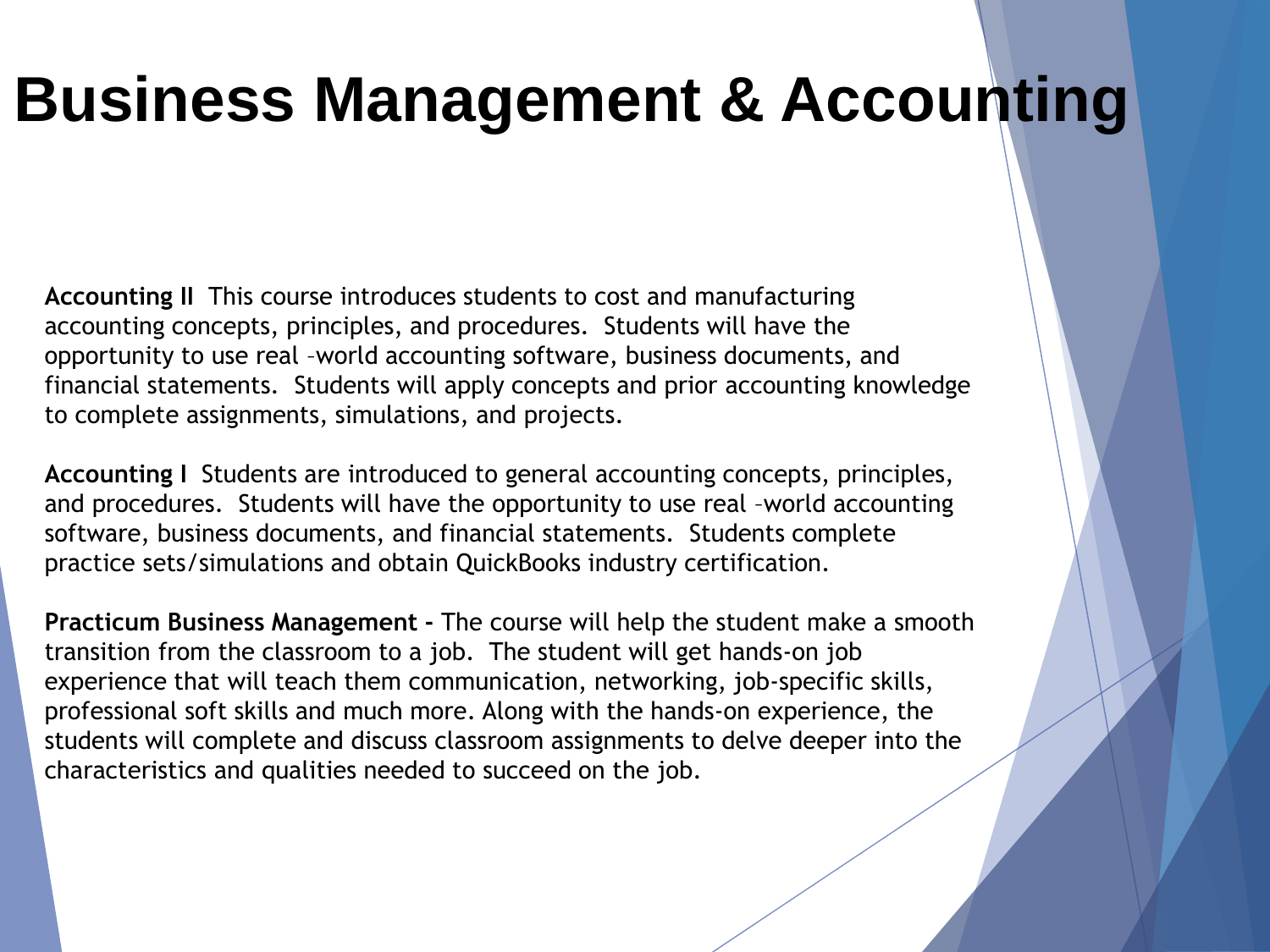## **Computer Programming**

After successfully completing Principles of Information Technology and Principles of Art, A/V Technology and Communications, students interested in Computer Programming can learn one to two programming languages. Westside offers Python or Java with Java being the more complex language. A student may use Python as a starting point to learn the basics of computer programming before venturing into Java or a student may start in Java. Both paths are included in the four-year plan below.

> FUNDAMENTALS OF COMPUTER SCIENCE COMPUTER PROGRAMMING I COMPUTER PROGRAMMING II

PRACTICUM IN INFORMATION TECHNOLOGY **INTERNSHIPS** 

Hardware & Software Computer Programming Advanced Computer Programming

- **Coding**
- Web design
- Flow charting/needs assessments/ $\mathfrak{r}$
- Visual programming languages/logic

| $\Omega$ | wolf schedule<br>$\times$ | <b>Extensions</b> |                                                             |  |  |  |
|----------|---------------------------|-------------------|-------------------------------------------------------------|--|--|--|
| « Home   |                           |                   |                                                             |  |  |  |
| O        | Extensions                |                   | <b>Wolf Schedule</b>                                        |  |  |  |
| O        | <b>Themes</b>             | 2                 | Offered by: Brennan Rouhana                                 |  |  |  |
|          | Features                  |                   | A convenient go-to for Westside High School's bell schedule |  |  |  |
| с        | Runs Offline              |                   | ★★★★★ 22 Productivity                                       |  |  |  |
|          |                           |                   |                                                             |  |  |  |

|                   |                                                              |        | ☆            | ⊚     | o<br>ଇ                 |       |      |
|-------------------|--------------------------------------------------------------|--------|--------------|-------|------------------------|-------|------|
| $\bigcirc$        | <b>Wolf Schedule</b>                                         |        |              |       |                        | п     | Ы    |
|                   |                                                              | Normal | <b>Block</b> |       | <b>Early Dismissal</b> |       |      |
|                   | 1st                                                          |        |              | 7:45  |                        | 8:45  | DLLO |
|                   | 2 <sub>nd</sub>                                              |        |              | 8:51  |                        | 9:41  |      |
|                   | 3rd                                                          |        |              | 9:47  |                        | 10:37 |      |
| <b>orthside</b> H | 4th                                                          |        |              | 10:43 |                        | 11:33 |      |
| rtners wit        | Lunch                                                        |        |              | 11:34 |                        | 12:24 |      |
|                   | 5th                                                          |        |              | 12:33 |                        | 1:23  |      |
|                   | 6th                                                          |        |              | 1:29  |                        | 2:19  |      |
|                   | 7th                                                          |        |              | 2:25  |                        | 3:15  |      |
|                   | Need to remove students from the address book<br>in Outlook? |        |              |       |                        |       |      |



#### Output

65:A 66:B 67:C 68:D 69:E 70:F 71:G 72:H 73:I 74:J 75:K 76:L 77:M 78:N 79:0 80:P 81:Q 82:R 83:S 84:T 85:U 86:V 87:W 88:X 89:Y  $90:7$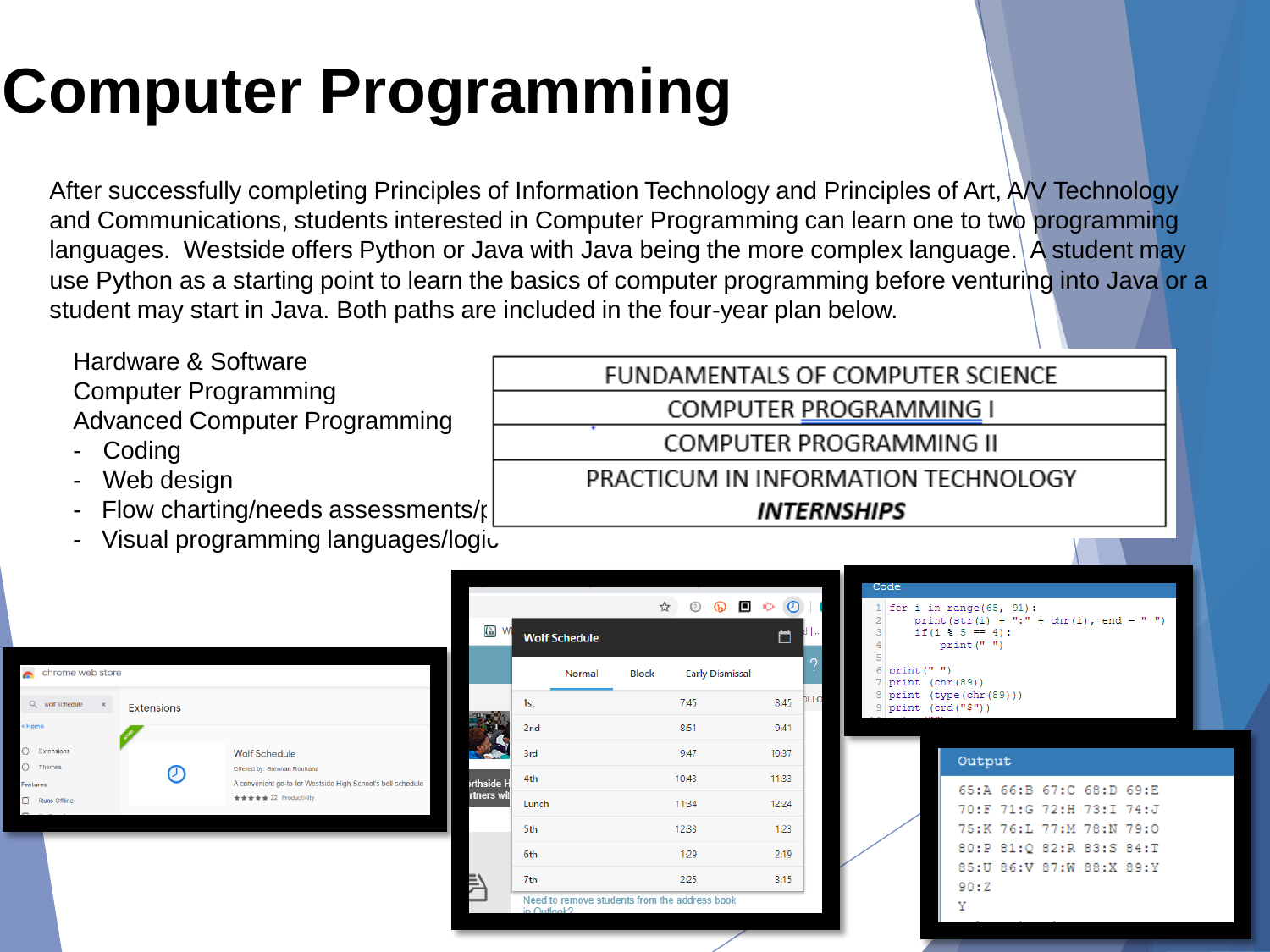## **Computer Programming**

**Principles of Information Technology** -This course introduces the student to details in the field of Information Technology. Students will understand computer equipment, hardware and software, and employability in this growing field. Students will be introduced to the Microsoft Office ™ product suite specifically word processing, spreadsheets, presentation management, and web design. Students will have the opportunity to earn industry recognized Microsoft Office certifications. Students also get an introduction to computer programming to get them ready for the following year.

**Computer Programming -** Students learn the approach and logic to computer programming. Students will begin to learn computer programming concepts such as string processing, control loops, conditional statements, methods, algorithms, and variable types. Students build programs utilizing visual programming languages such as Scratch<sup>TM</sup> and advance into programming using Python.

**Advanced Computer Programming -** After learning programming logic, students begin to learn JAVA<sup>™</sup>. Students write code in Eclipse<sup>™</sup>, an Integrated Development Environment. Students will understand data types & variables, strings, mathematical & logical expressions, flow control, and object – oriented programming. Students will have the opportunity to continue into AP Computer Science A or take the IT Practicum course.

**IT Practicum -** Students have the opportunity to go to a job site 2-3 days a week and shadow an IT manager. This is an unpaid internship. Students gain hands on experience with hardware and software installation at the job site. Other days, while in the classroom, students work on IT certifications and serve the high school for developing IT solutions.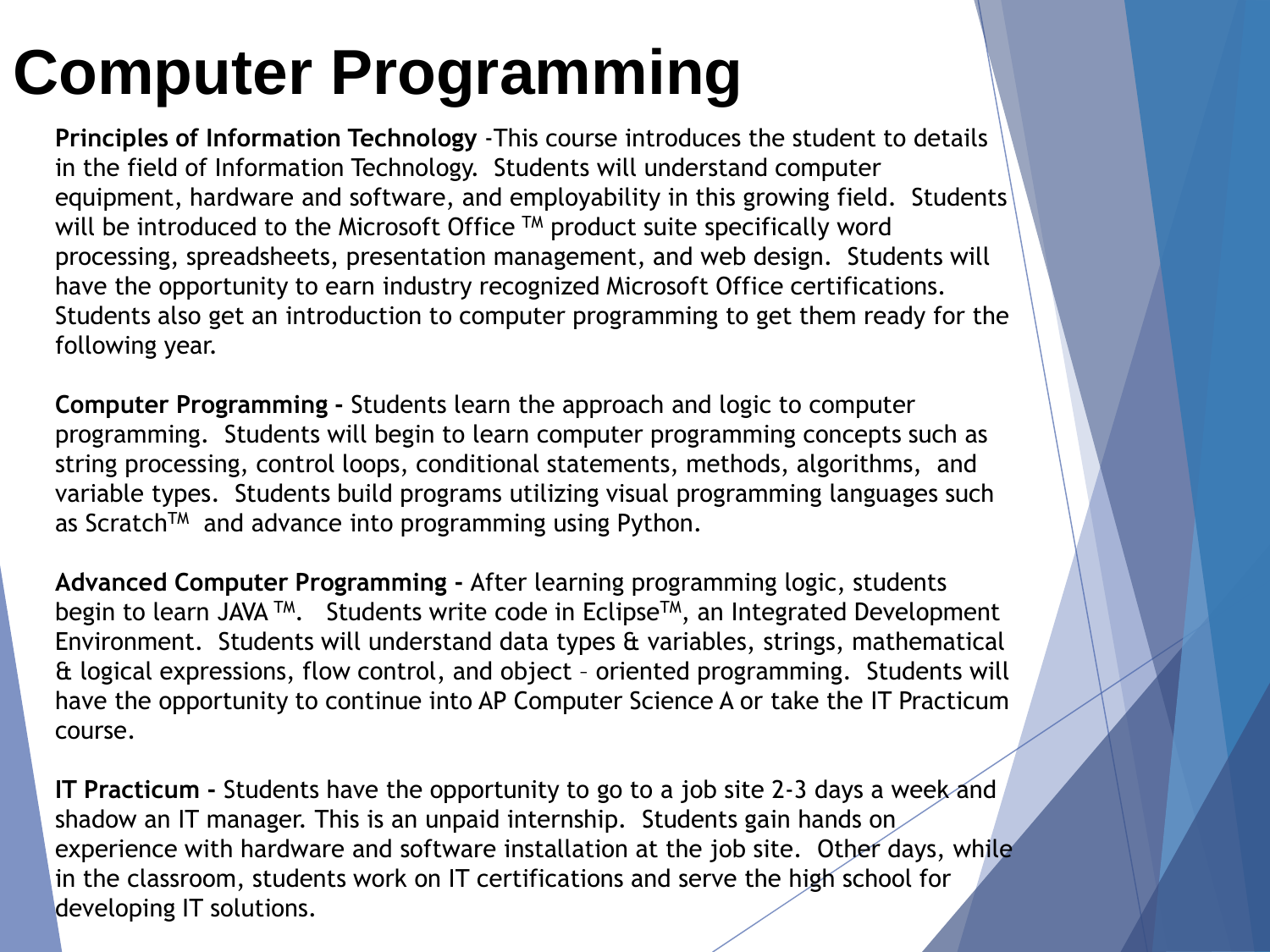### **Computer Science**

**Computer Science –** After successfully completing Principles of Information Technology, students will take Computer Science I which utilizes Scratch, a block based programming language. In Computer Science Il, students develop programs in Python and are introduced to JAVA. In AP Computer Science A students will program in JAVA. In addition, students can take AP Computer Science Principles, which gives an in depth study of the science of computer science.

Hardware & Software Computer Programming Advanced Computer Programming

- **Coding**
- Web design
- Flow charting/needs assessments/program design
- Visual programming languages/logic





**COMPUTER SCIENCE** 

FUNDAMENTALS OF COMPUTER SCIENCE Pre-AP COMPUTER SCIENCE I Pre-AP COMPUTER SCIENCE II or

AP COMPUTER SCIENCE PRINCIPLES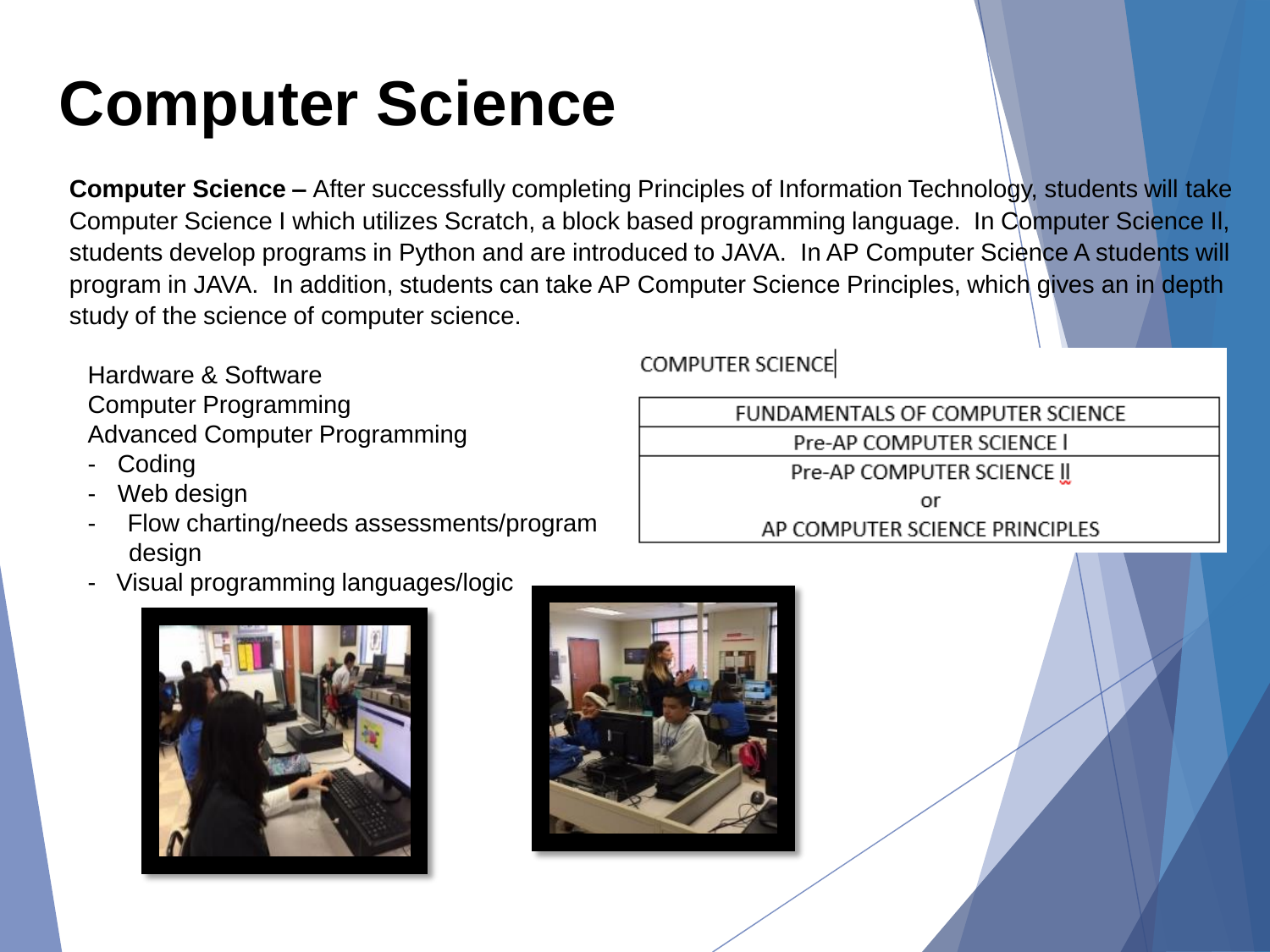#### **Computer Science**

**Computer Science I PreAP** This course is an introduction to computer science using Scratch and Python to solve problems and create programs. Students will write many programs, implementing algorithm development, data types, variables, object-oriented programming techniques, decision making, iteration and arrays. Software development concepts and group learning in real word simulations will be experienced.

**Computer Science II PreAP** This course is an introduction to computer science using Java to solve problems and create programs. Students will write many programs implementing algorithm development, data types, variables, object-oriented programming techniques, decision making, iteration and arrays. Software development concepts and group learning in real word simulations will be experienced.

**AP Computer Science Principles** The AP Computer Science Principles course is designed to be the equivalent to the first semester introductory college computing course. It is recommended that the AP Computer Science Principles course should have successfully completed a first year high school algebra course with a strong foundation in basic linear functions and composition of functions and problem solving strategies.

**The AP Computer Science** This course introduces the students to computer science with fundamental topics that include problem solving, design strategies and methodologies of organization of data. And the ethical and social implications of computing.

**IT Practicum -** Students have the opportunity to go to a job site 2-3 days a week and shadow an IT manager. This is an unpaid internship. Students gain hands on experience with hardware and software installation at the job site. Other days, while in the classroom, students work on IT certifications and serve the high school for developing IT solutions.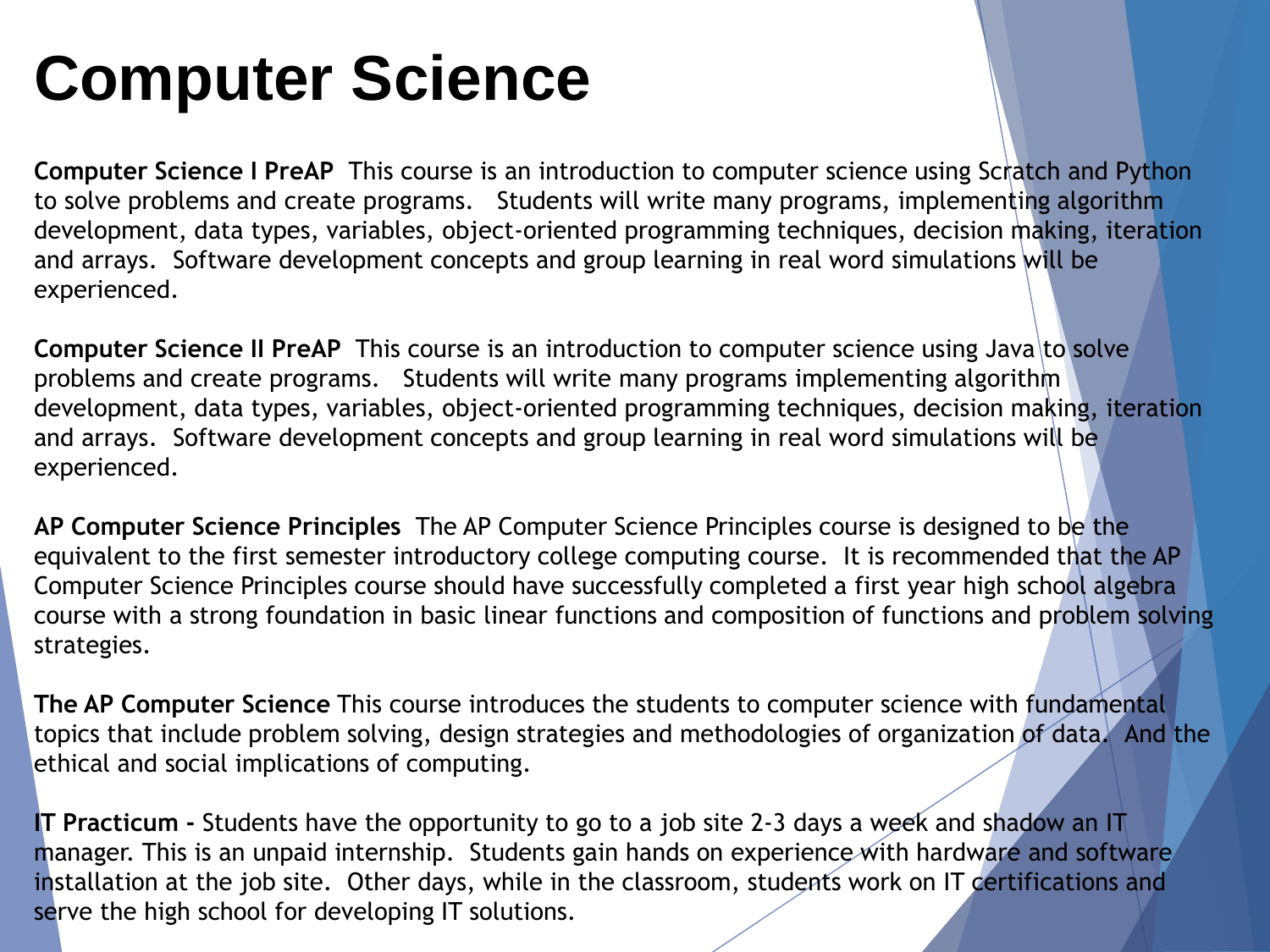## **Culinary Arts**

Westside Culinary Arts (WCA) Program provides high school students with an opportunity to explore career opportunities in the restaurant and foodservice industry through academic and hands-on learning. Westside's four-year program teaches students the management skills they will need to progress in their education and careers. WCA students work toward earning multiple certificates throughout their four years with the goal of attaining the ProStart Certificate of Achievement.

- Opportunities to explore restaurant and food service industry career opportunities
- Rigorous academic and hands-on learning
- Opportunity to earn multiple certificates
- Highest goal attaining the ProStart Certificate of Achievement

**INTRODUCTION TO CULINARY ARTS CULINARY ARTS FOOD HANDLER'S CERTIFICATION** ADVANCED CULINARY ARTS

**FOOD MANAGER'S CERTIFICATION** 

PRACTICUM IN CULINARY ARTS **RESTAURANT SIMULATIONS** 



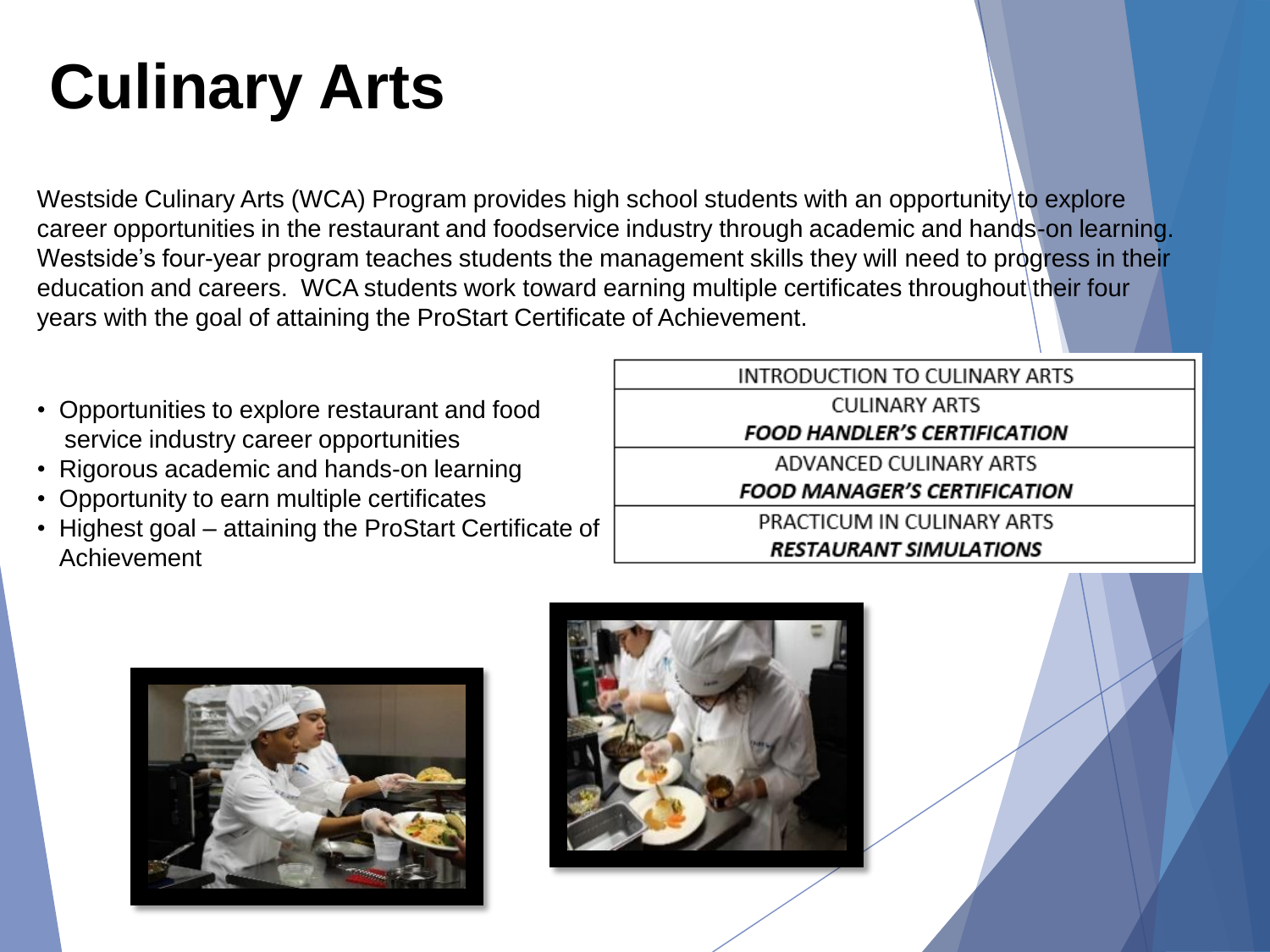#### **Culinary Arts**

**Introduction to Culinary:** General requirements. This course is recommended for students in Grades 9 and 10. *Recommended prerequisite:* Principles of Hospitality and Tourism. This is a one credit course where students cover the fundamentals of the culinary profession. First semester will be completely classroom based; second semester is where students apply what they learn into the kitchen. Class Fee is a non-refundable \$75; *pro-active* payment plans can be arranged. Students receive professional kitchen approved hat, pants, and apron this year. Non-slip shoes should be purchased elsewhere by student. *Class Focus: Industry Basics, Culinary Vocabulary, Workplace Safety, Food Safety, Weights and Measures, Stocks, Knife Skills, Egg Cookery, Introduction to Baking*

------------------------------------------------------------------------------------------------------------------------------------------ **Culinary Arts:** General requirements. This course is recommended for students in Grades 10-12.

*Required prerequisites:* Principles of Hospitality and Tourism and/or Introduction to Culinary Arts. This is a two-credit course where classes will begin to connect to each other. Ex: 2<sup>nd</sup>-3<sup>rd</sup> period.

Students will receive their Texas Food Handlers Certification through the National Restaurant Association's ServSafe Program. Students will test for the first level of the National Restaurant Associations Certificate of Achievement. Class fee is a non-refundable \$150; *pro*active payment plans can be arranged. Students receive professional kitchen approved hat, chef jacket, pants, and apron this year. Nonslip shoes should be purchased elsewhere by student/previous shoes can be re-used depending on the quality of the shoes. *Class focus: Food Safety, Workplace Safety, Quick Breads, Yeast Breads, Starch Cookery, Time-Management, Food Preparation Techniques, Knife Skills, Stocks, Soups, and Sauces*

*------------------------------------------------------------------------------------------------------------------------------------------* **Advanced Culinary:** General requirements. This course is recommended for students in Grades 10-12. *Required Prerequisite:* Culinary Arts. Students shall be awarded two credits for successful completion of this course. Class Fee is a non-refundable \$150; *pro-active* payment plans can be arranged. Students will test for the second level of the National Restaurant Associations Certificate of Achievement. Students receive professional kitchen approved hat, chef jacket *with their name*, pants, and apron this year. Non-slip shoes should be purchased elsewhere by student/ previous shoes can be re-used depending on the quality of the shoes.

*Class Focus: Advanced food preparation, Time-management, Full-Plating, Advanced Culinary Techniques*

*------------------------------------------------------------------------------------------------------------------------------------------* **Practicum in Culinary Arts:** General requirements. This course is recommended for students in Grades 11 and 12. *Required Prerequisite:* Advanced Culinary Arts. Students shall be awarded two credits for successful completion of this course. Class Fee is a non-refundable \$150; *pro-active* payment plans can be arranged. Students will receive their ServSafe Food Managers Certification through the National Restaurant Association's ServSafe Program. Students will work to complete their required practicum hours for the Certificate of Achievement. Students receive professional kitchen approved hat, chef jacket *with their name and school logo*, pants, and apron this year. Non-slip shoes should be purchased elsewhere by student/ previous shoes can be re-used depending on the quality of the shoes.

*Class focus: Culinary Management, Cost Controls, Marketing, Global Cuisine, Banquets, A la Carte, Colleges and Higher Education*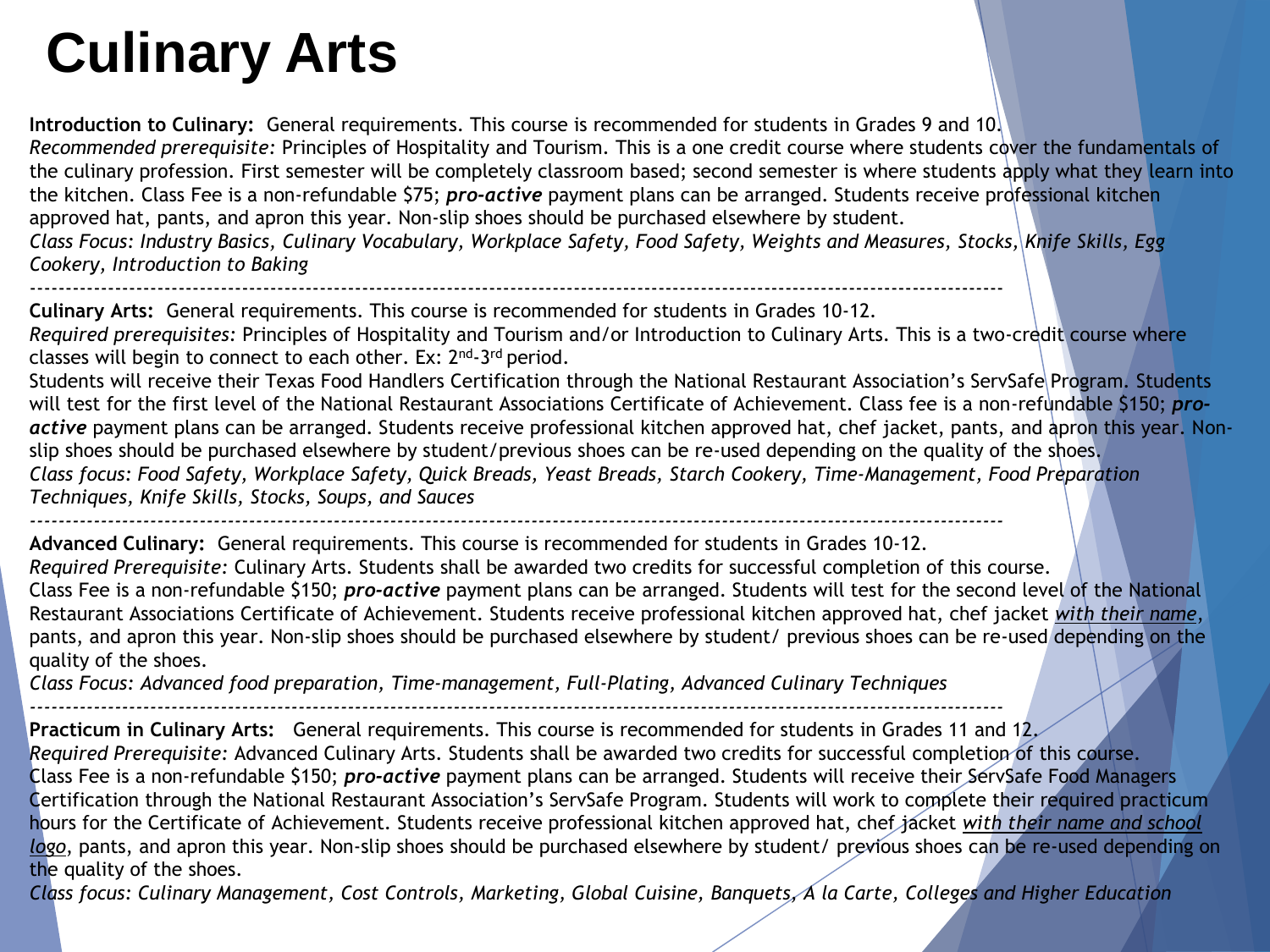### **Design & Multimedia Arts**

The Design & Multimedia Arts is a four-year program which includes journalism, broadcast journalism, and audio/video production. This strand has three specialized pathways as the students advance. The specialized pathways are Animation, Audio/Video Production, and Graphic Illustration

**ANIMATION** 

| PRINCIPLES OF ART, AV TECH & COMMUNICATIONS |
|---------------------------------------------|
| 2D ANIMATION                                |
| 3D ANIMATION W/ LAB                         |
| ANIMATION PRACTICUM                         |

AUDIO VIDEO PRODUCTION

PRINCIPLES OF ART, AV TECH & COMMUNICATIONS AUDIO VIDEO PRODUCTION I AUDIO VIDEO PRODUCTION II PRACTICUM IN AUDIO VIDEO PRODUCTION **BROADCASTING** 



**GRAPHIC DESIGN & ILLUSTRATION** 

PRINCIPLES OF ART, AV TECH & COMMUNICATIONS

**GRAPHIC DESIGN & ILLUSTRATION I** 

GRAPHIC DESIGN & ILLUSTRATION I W/LAB

PRACTICUM IN GRAPHIC DESIGN & ILLUSTRATION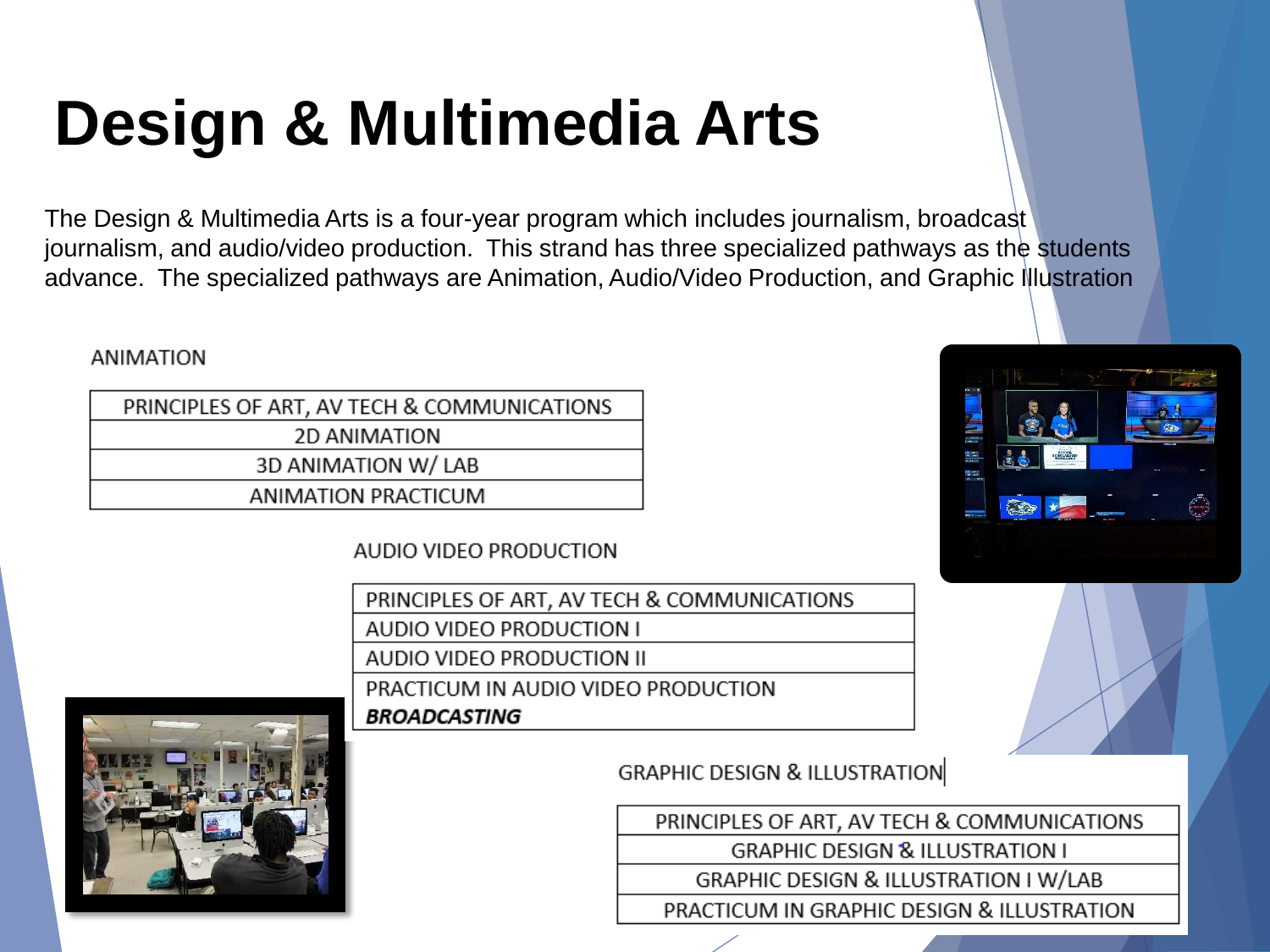#### **Design & Multimedia Arts**

**Animation**, the foundation for animating in any genre is explained and explored. Students build a robust portfolio of both 2D and 3D animation works (think Sunday morning cartoons and Pixar). Students become familiar with industry terminology and learn how to give and receive constructive criticism. Students are given the tools and opportunity to create and communicate original stories from start to finish, from preproduction to postproduction.

**Advanced Animation** Students begin to explore the more advanced offerings of 3D animation software. There is a heavy emphasis on original creation. Students delve into every stage of the animation pipeline, from concept art and storyboarding, to modeling, texturing, rigging, animating, lighting, rendering and editing. Students are encouraged to identify and refine their preferred area of expertise. Students are given the opportunity to work collaboratively and are expected to act as part of a team.

**Animation Practicum** puts the student in the role of employee. Students are taught traditionally for part of the time, while the rest is spent creating content for clients. Students expand their animation skillset to be even more industry relevant while building their resume and professional portfolio.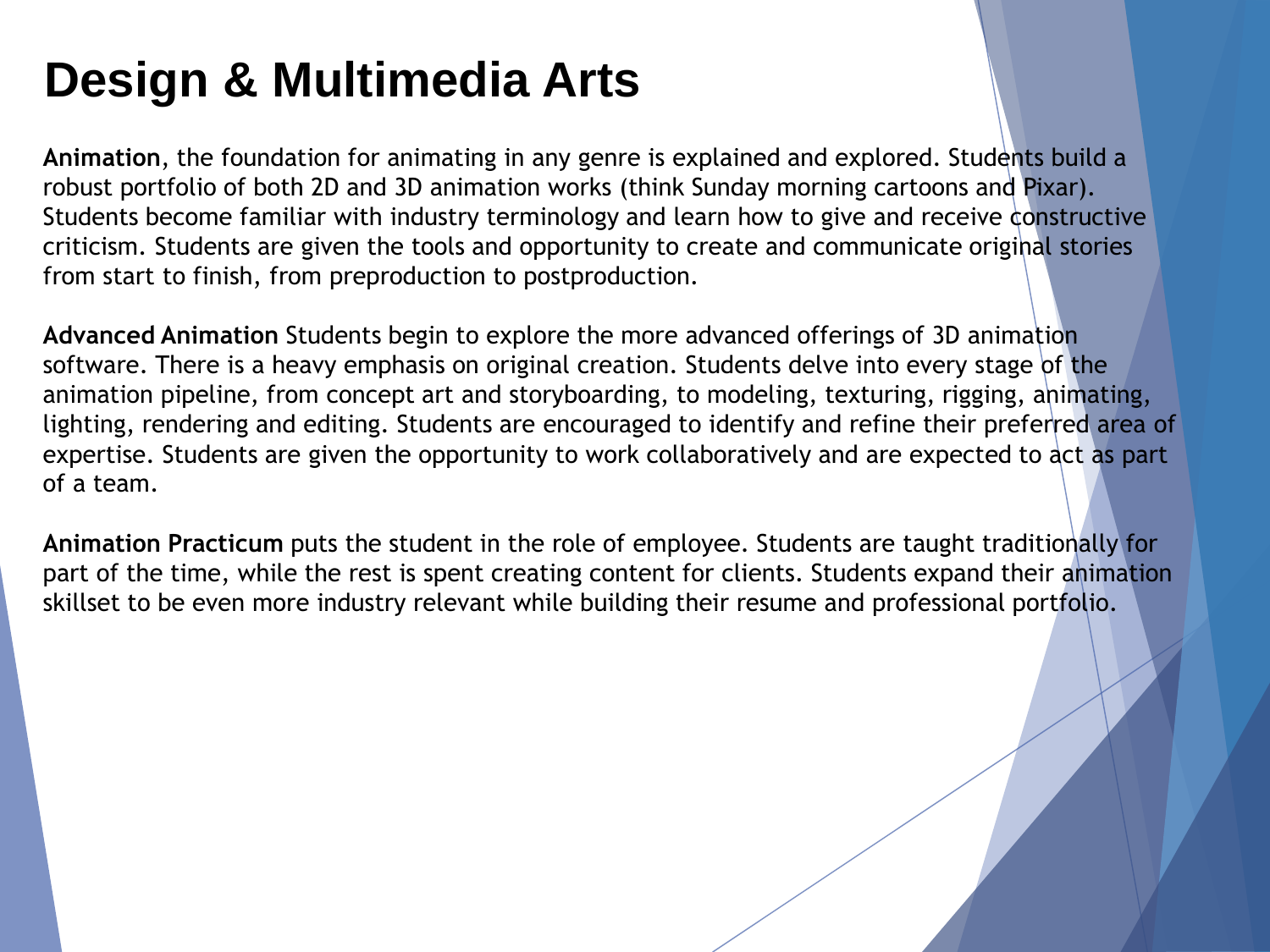**Principles of Arts, Audio/Video Technology, and Communication -** The goal of this course is for the student understands arts, audio/video technology, and communications systems. Within this context, students will be expected to develop an understanding of the various and multifaceted career opportunities in this cluster and the knowledge, skills, and educational requirements for those opportunities.

**AV Practicum** - Application of professional video techniques in programming. Emphasis on studio operation. Fundamentals of using multiple media to produce for print, broadcast and online platforms. Video pre-production and production management, including techniques of script breakdown, scheduling, budgeting, and producing of professional productions and student projects. The students who will thrive in this pathway enjoy the creative process and aren't afraid of hard work. They enjoy working on the computer. They have a story they want to tell and love to find new ways to tell it. They do not have to be good at drawing or art to succeed.

**Graphic Design and Illustration -** Students will develop an understanding of the industry with a focus on fundamental elements and principles of visual art and design. Students will learn foundational graphic techniques though hands on experiences.

**Graphic Design and Illustration w/ Lab -** Within this context, in addition to developing advanced technical knowledge and skills needed for success in the Arts, Audio/Video Technology, and Communications Career Cluster, students will be expected to develop an advanced understanding of the industry with a focus on mastery of content knowledge and skills. Students will design and then produce professional graphics.

**Practicum in Graphic Design and Illustration** (Beginning Fall of 2021) - In addition to developing advanced technical knowledge and skills needed for success in the Arts, Audio/Video Technology, and Communications Career Cluster, students will be expected to develop an advanced technical understanding of the printing industry with a focus on finishing and bindery operations and customerbased projects. through lab-based classroom experiences or career preparation opportunities. Students are encouraged to participate in extended learning experiences such as career and technical student organizations and other leadership or extracurricular organizations.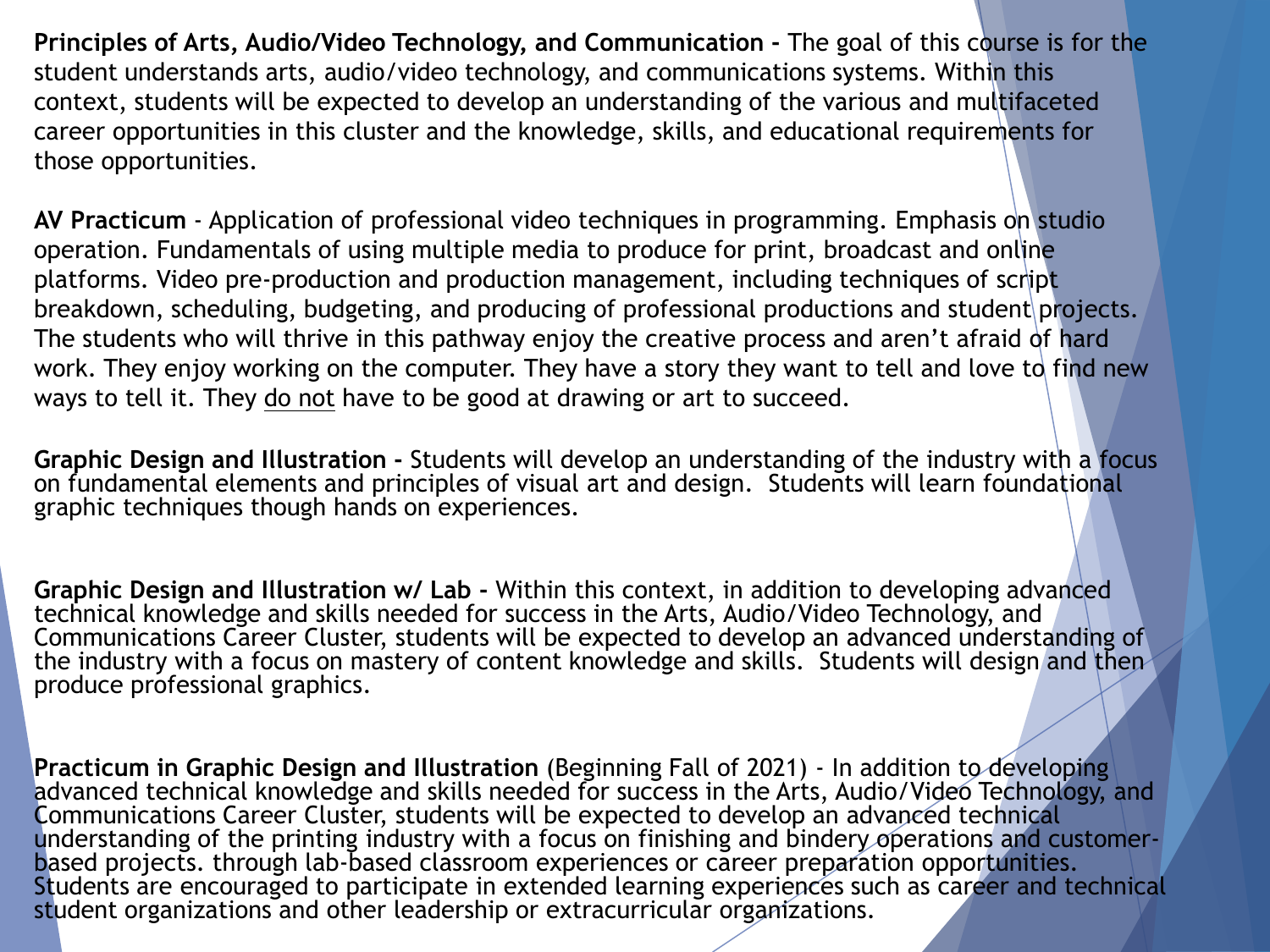## **Engineering**

The Westside Engineering Academy offers a unique chance for students to gain perspective and insight into the engineering field. Students in this academy are engaged in rigorous academics and hands on projects. Teamwork and leadership skills are emphasized throughout the program, and organization is stressed from the beginning as essential for success. Problem based learning and critical thinking skills are fostered, as they are essential to the engineering profession.

- Rigorous Academics, hands on projects
- Problem based learning and critical thinking skills
- Partnership with Independent Petroleum Association of America (IPAA) & Petroleum Equipment & Services (PESA)
- Visit local engineering companies, experience the emerging technologies, hands on experience
- Nationally recognized four year engineering curriculum created by Project Lead the Way

INTRODUCTION TO ENGINEERING DESIGN COMPUTER INTEGRATED MANUFACTURING DIGITAL ELECTRONICS ENGINEERING DESIGN & PROBLEM SOLVING Or SCIENTIFIC RESEARCH & DESIGN **Solid Works Certification** 





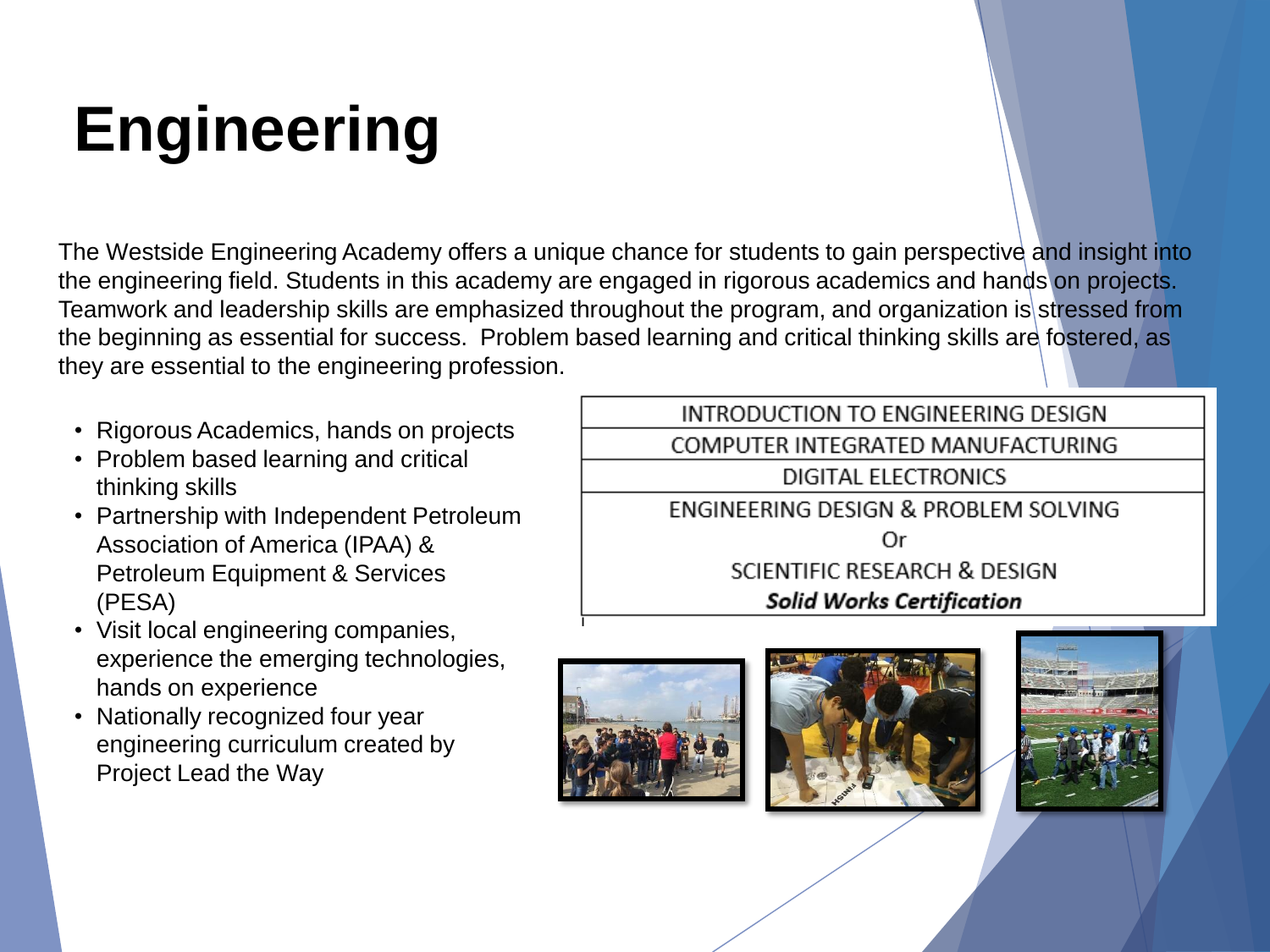## **Engineering**

**Engineering Design and Problem Solving -** The knowledge and skills students acquire throughout PLTW Engineering come together in Engineering Design and Problem Solving as they identify an issue and then research, design, and test a solution, ultimately presenting their solution to a panel of engineers. Students apply the professional skills they have developed to document a design process to standards, completing Engineering Design and Problem Solving ready to take on any post-secondary program or career."

**Digital Electronics -** From smartphones to appliances, digital circuits are all around us. This course provides a foundation for students who are interested in electrical engineering, electronics, or circuit design. Students study topics such as combinational and sequential logic and are exposed to circuit design tools used in industry, including logic gates, integrated circuits, and programmable logic devices.

**Computer Integrated Manufacturing (CIM)** is the study of **manufacturing** planning, integration, and implementation of automation. The **course** explores **manufacturing** history, individual processes, systems, and careers. In addition to technical concepts, the **course** incorporates finance, ethics, and engineering design.

#### **Introduction to Engineering Design**

Students dig deep into the engineering design process, applying math, science, and engineering standards to hands-on projects. They work both individually and in teams to design solutions to a variety of problems using 3-D modeling software, and use an engineering notebook to document their work.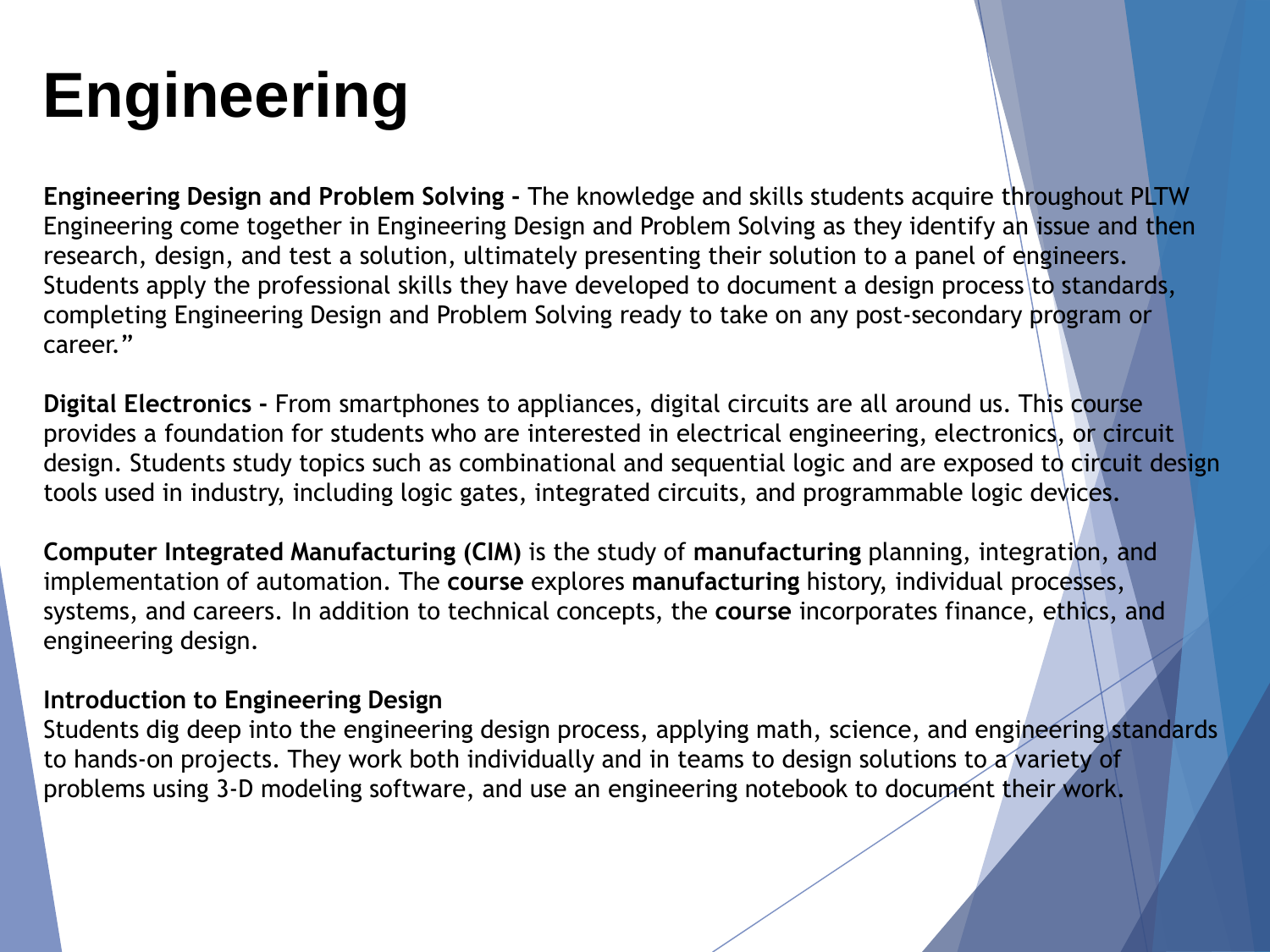#### Westside Geosciences & Engineering Academy **WEGA**

- Rigorous Academics, hands on projects
- Build Teamwork and Leadership Skills
- Problem based learning and critical thinking skills
- Partnership with Independent Petroleum Association of America (IPAA)
- Visit local engineering companies, experience the emerging technologies, hands on experience
- Nationally recognized four year engineering curriculum created by Project Lead the Way.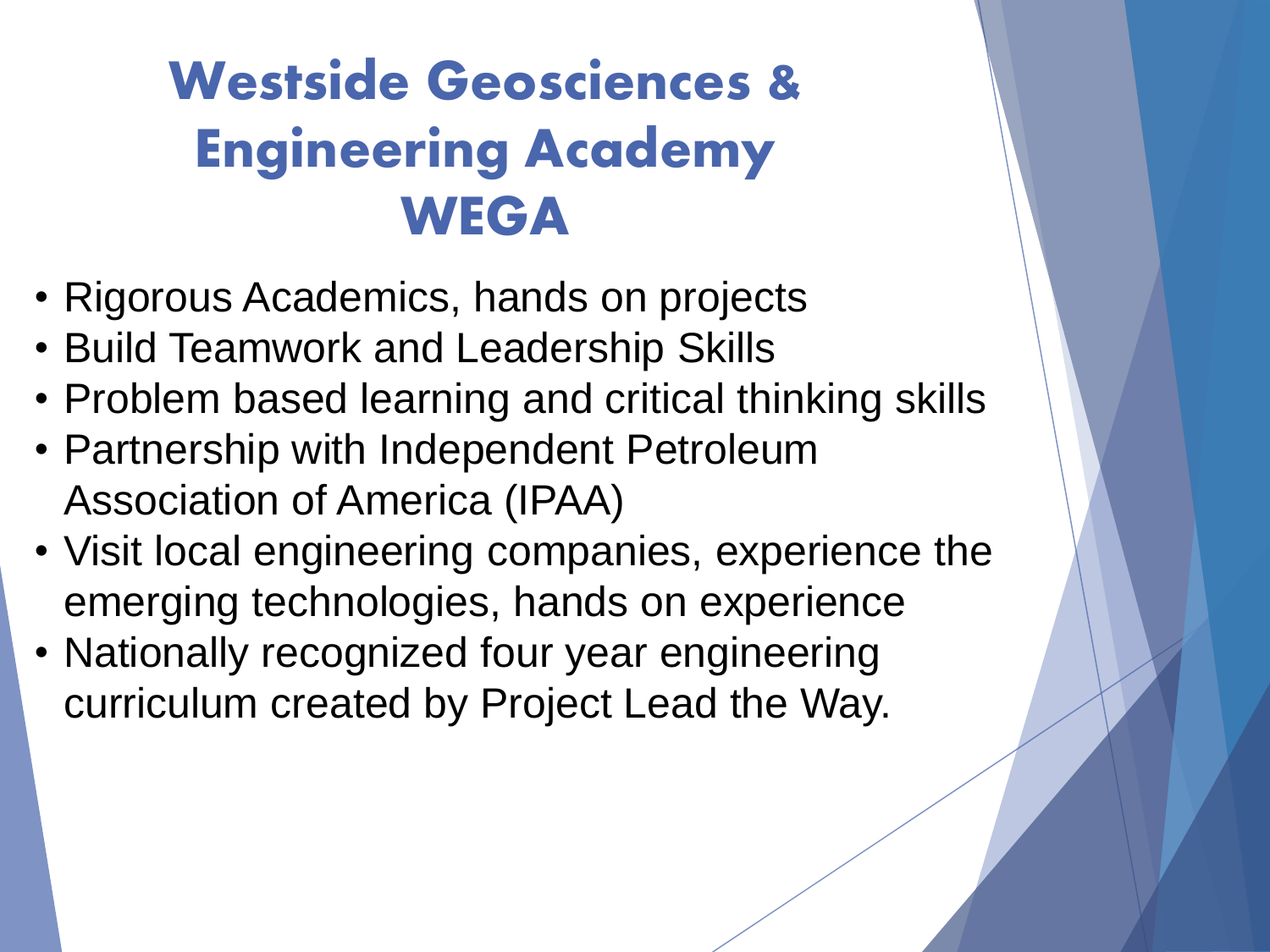#### **MAGNET Futures Academy of Health Sciences**

Entrance by Magnet Application Only (During 8<sup>th</sup> & 9<sup>th</sup> Grade)

Through the Futures Academy, students will earn an associates degree through Houston Community College. Students begin their college classes in the spring of the sophomore year with a framework of learning class (EDUC 1300). Students then take courses in the summers after 10<sup>th</sup> and  $11<sup>th</sup>$  grade, along with during the school year. Classes are taught by both embedded and visiting professors. Students can earn up to 60 hours of college credit to then transfer to a four-year school (transfer policies vary from school to school).

- Partnership w UT MD Anderson, Houston Community College
- Earn an Associates of Science in Biology Degree with Houston Community College
- Over 60 hours of Dual Credit Courses
- Dual Credit Courses are weighted 5 points
- Courses are transferrable to 4 year universities

| 10 <sup>th</sup> grade                       | Summer (10th/11th)                                          | 11 <sup>th</sup> Grade                                  |                                                                   | Summer (11th/12th)                                                 | 12 <sup>th</sup> Grade                          |                                                   |  |
|----------------------------------------------|-------------------------------------------------------------|---------------------------------------------------------|-------------------------------------------------------------------|--------------------------------------------------------------------|-------------------------------------------------|---------------------------------------------------|--|
| SPRING.                                      | 1 <sup>st</sup> 5 WEEKS                                     | <b>FALL</b>                                             | <b>SPRING</b>                                                     | 1 <sup>0</sup> S WEEKS                                             | <b>FALL</b>                                     | <b>SPRING</b>                                     |  |
| <b>EDUC 1300</b><br>[3:30-5pm,<br>MW or TTH) | BIOL 1406<br>(Ram-12pm or 12:30-<br>4:30pm, M-F)            | HIST 1301<br>(embedded)                                 | HIST 1302<br>(embedded)                                           | <b>HKX 1407 or BKX 2416</b><br>(Sam-12pm or 12:30-<br>4:30pm, M-F1 | <b>ENGL 1301</b><br>(embedded)                  | ENGL 1302<br>(embedded).                          |  |
|                                              | <b>HUMA 1301</b><br>(9:30am-12pm or 12:30-<br>3:00pm, M-TH) | <b>CHEM 1411</b><br>(8-11am, MW)<br>or TTH <sub>0</sub> | <b>CHEM 1412</b><br>(8-11am, MW or<br>T <sub>D</sub> <sub>0</sub> | HUMA 2319 or HIST 2311<br>(9:30am-12pm or 12:30-<br>3:00pm, M-TH)  | GOVT 2305<br>[8-11am, TU or<br>THE <sub>1</sub> | GOVT 2306<br>(8-11am, TU or<br>THE                |  |
|                                              |                                                             | BIOL 2401<br>(8-11am, MW)<br>or TTH)                    | BIOL 2402<br>(8-11am, MW or<br>TTHE:                              |                                                                    | <b>CHEM 2421</b><br>(8-11am, MW<br>or The       | <b>CHEM 2425</b><br>08-11am, MW<br><b>OF TIME</b> |  |
|                                              |                                                             | PSYC 2301 or<br><b>SPCH 1315</b><br>$(8-11am, F)$       | PSYC 2301 or<br>SPCH 1315<br>$(8-11am, F)$                        |                                                                    | PSYC 2314<br>(8-11am, TU or<br>TH)              | <b>MATH 1314</b><br>8-11am, TU or<br><b>DQ</b>    |  |
|                                              |                                                             |                                                         |                                                                   | ╭                                                                  |                                                 |                                                   |  |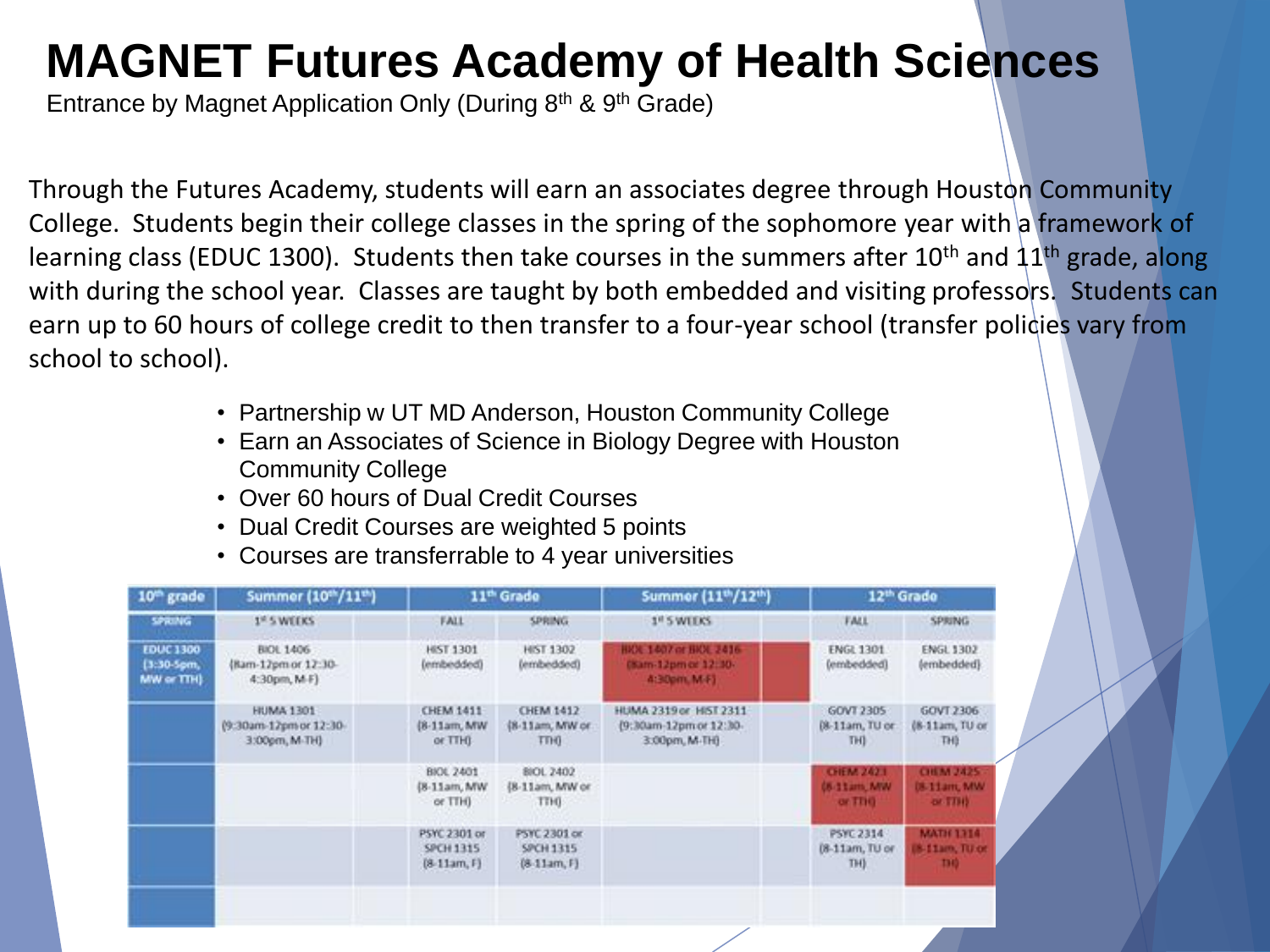### **Health Science**

The Health Science Technology Pathway allows students to investigate careers in the health professions field through specialized coursework and unique enrichment opportunities. HST has developed various partnerships throughout the medical community. HST students gain in depth knowledge of HST careers through off campus visits, career guest speakers and certification trainings with the Red Cross.

- Instructional focus on sciences, terminology & careers in the health profession field
- CPR, AED, First Aid, Red Cross, etc.
- Practicum in Health Science Technology
- Travel to Medical Facilities for fieldwork Experience
- HOSA competitions, Blood Drives

#### **HEALTH SCIENCE TECHNOLOGY**



**MEDICAL ASSISTANT CERTIFICATION** 





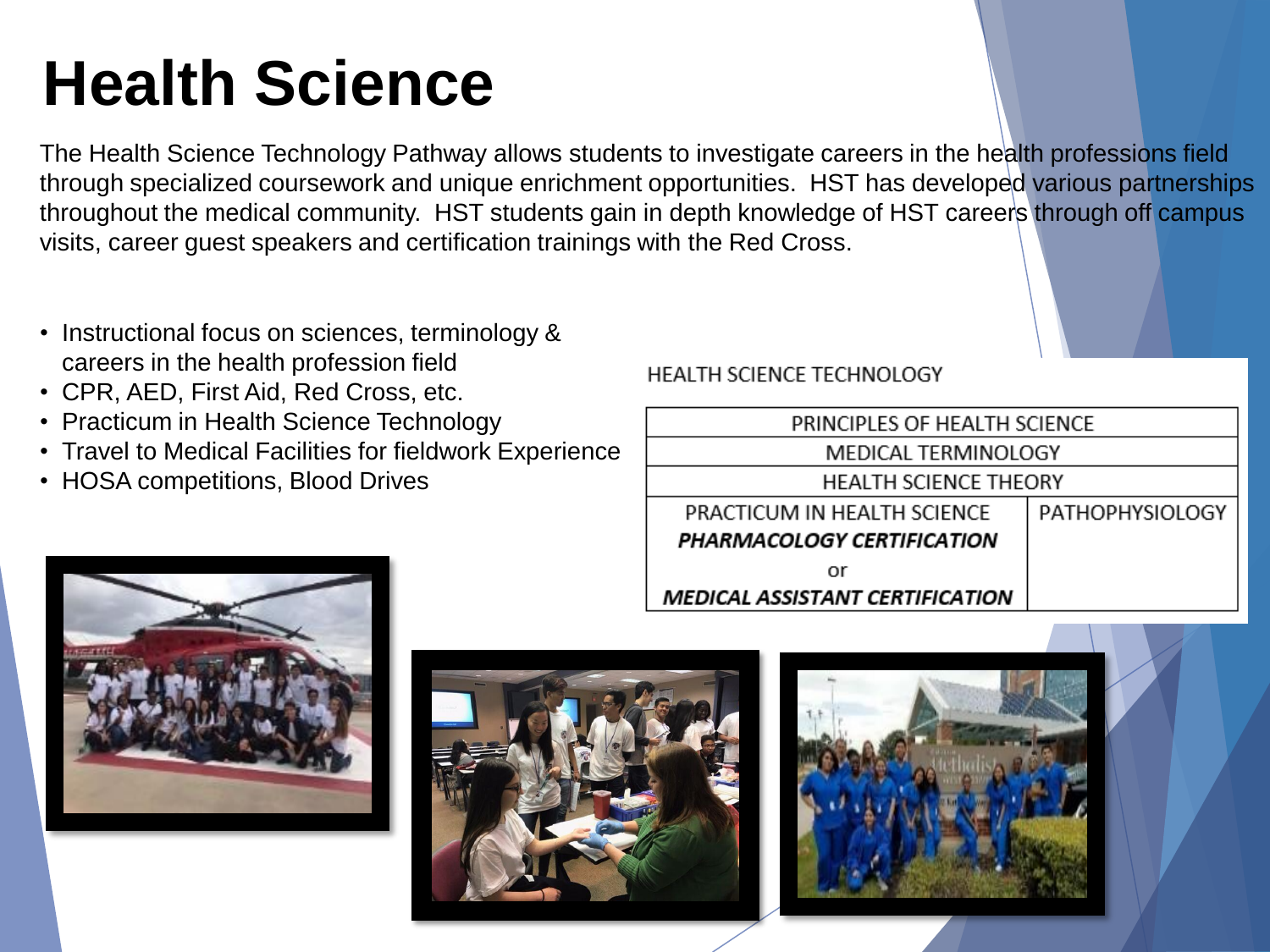### **Health Science**

#### **HEALTH SCIENCE**

**Principles of Health Science** The course is designed for students interested in pursuing a career in healthcare.

Students develop health care knowledge and skills by understanding effective communication, ethical and legal responsibilities and patient care. The students are taught to view the health care system as consumers as well as potential health care professionals. It prepares students to reason, think critically and communicate effectively. Students will recognize that quality healthcare depends on the ability of an individual to be a good team player and to work well with others.

#### **Major Topics:**

Healthcare systems Medical History Alternative & Complementary Therapies Stress & Time Management Goal Setting Personal Qualities of a Healthcare Worker Legal Aspects of health care Ethical Responsibilities Healthcare Career Exploration Basic Human Anatomy & Physiology CPR and AED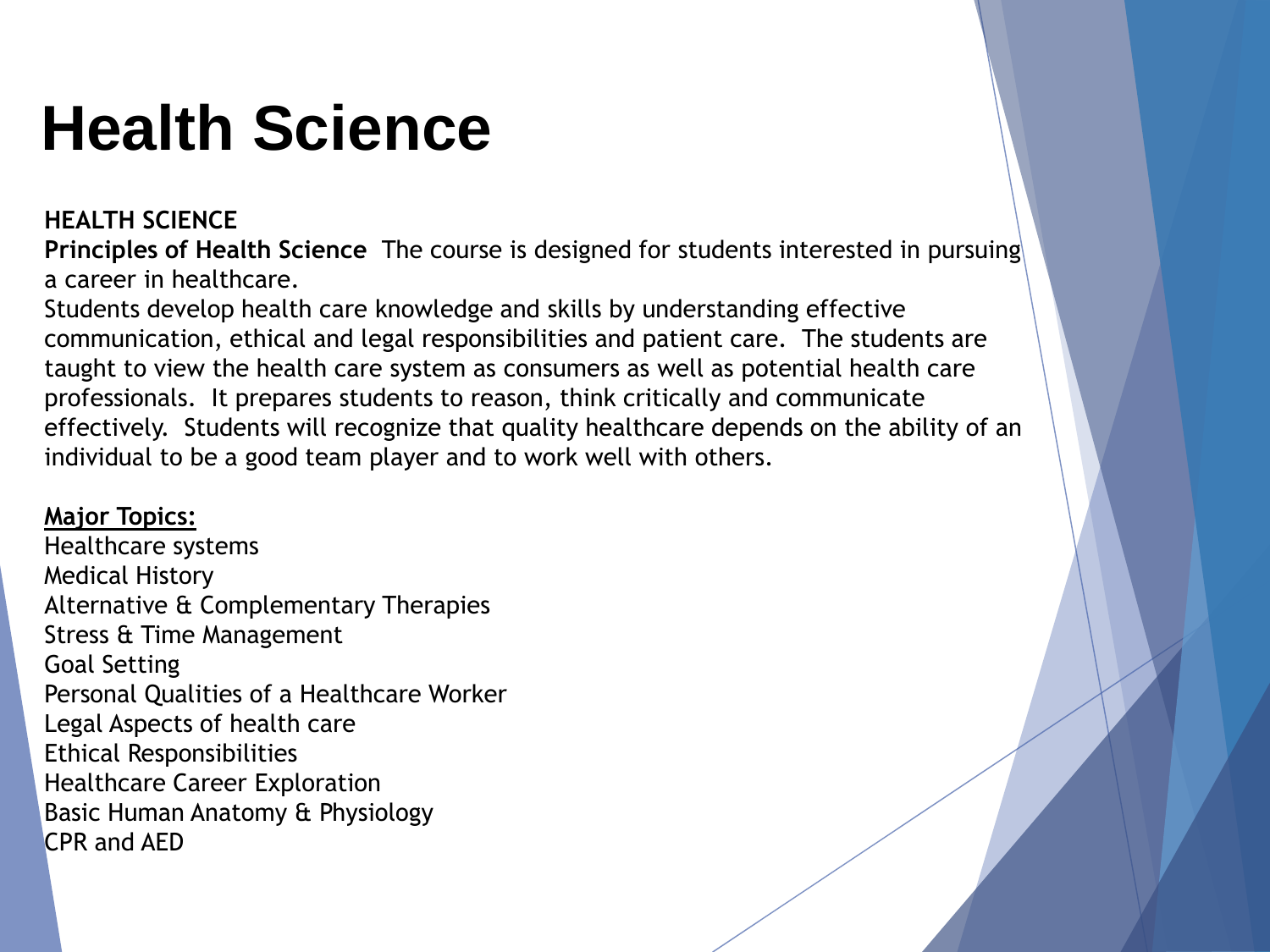#### **Health Science**

**Practicum of Health Science/ Pharmacy** to the practice and procedures used to assist the pharmacist in various pharmacy operations and settings. Students will review the history of pharmacy practice, technician roles, the importance of regulatory laws and agencies, safety, licensing, competencies, career requirements, and associations for technicians.

**Practicum of Health Science/ Medical Assisting** This course is designed to give students practical application of previously studied knowledge and skills. This course will be taught by different methodologies, such as preclinical lab, clinical rotation, and cooperative education. During clinical rotation, students will observe in numerous specialty areas including ER, Sports Medicine, Nursery, ICU, Cancer Center, etc. In select settings, students will provide direct patient care under the supervision of professionals in the medical field.